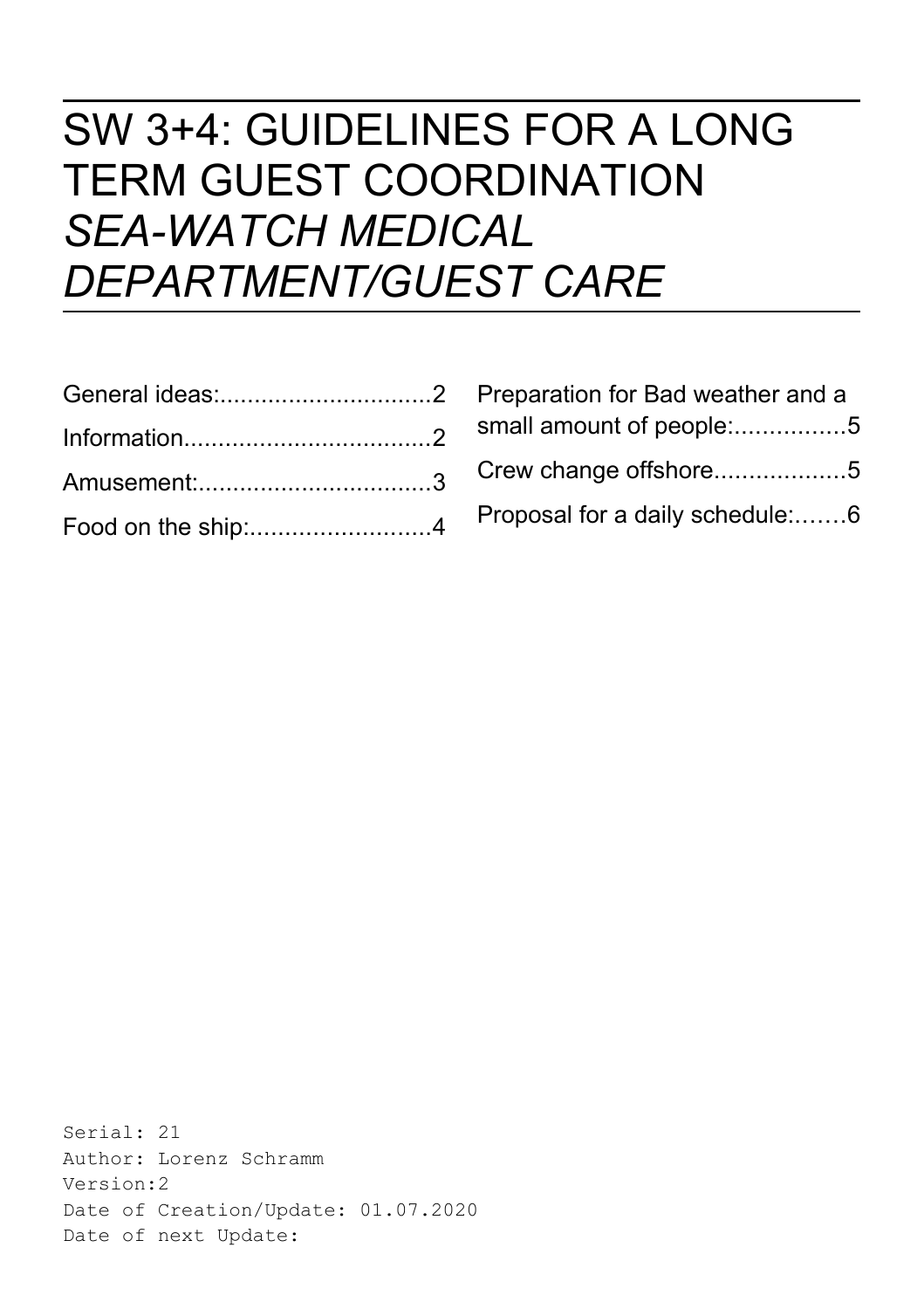As the political situation on the Mediterranean has changed massively, there is a big, big chance to have guests on board for quite a while, waiting for a port of safety. We have some ideas how guests can spend their time and get involved.

Our experiences on that are based on theoretical thoughts and mainly tested with 30 – 60 people on board. Please feel free to see this as ideas, which need to be adapted to your special situation.

### <span id="page-1-0"></span>GENERAL IDEAS:

- Routine and a great general crowd control  $\rightarrow$  check SOP Crowd Control) is very important
- try to keep the mood on the ship always the level. Prevent overexcitement and frustration
- you have a lot of instruments described in this document. Think about, when you use them and hold options back that can influence the mood more then others, as you maybe have to stay for a longer time together and have need of them further on.

### <span id="page-1-1"></span>INFORMATION

- Morning Meetings with our guests which contain updates about the political situation and the plan for the day, leave space for questions
	- $\rightarrow$  be aware: if you do not have good news, maybe you just skip the part about the political situations as maybe there will be everyday the hope that things change, which do not change
- hang up a map with the position of the boat
- we organized that relatives got informed about the rescue via what's app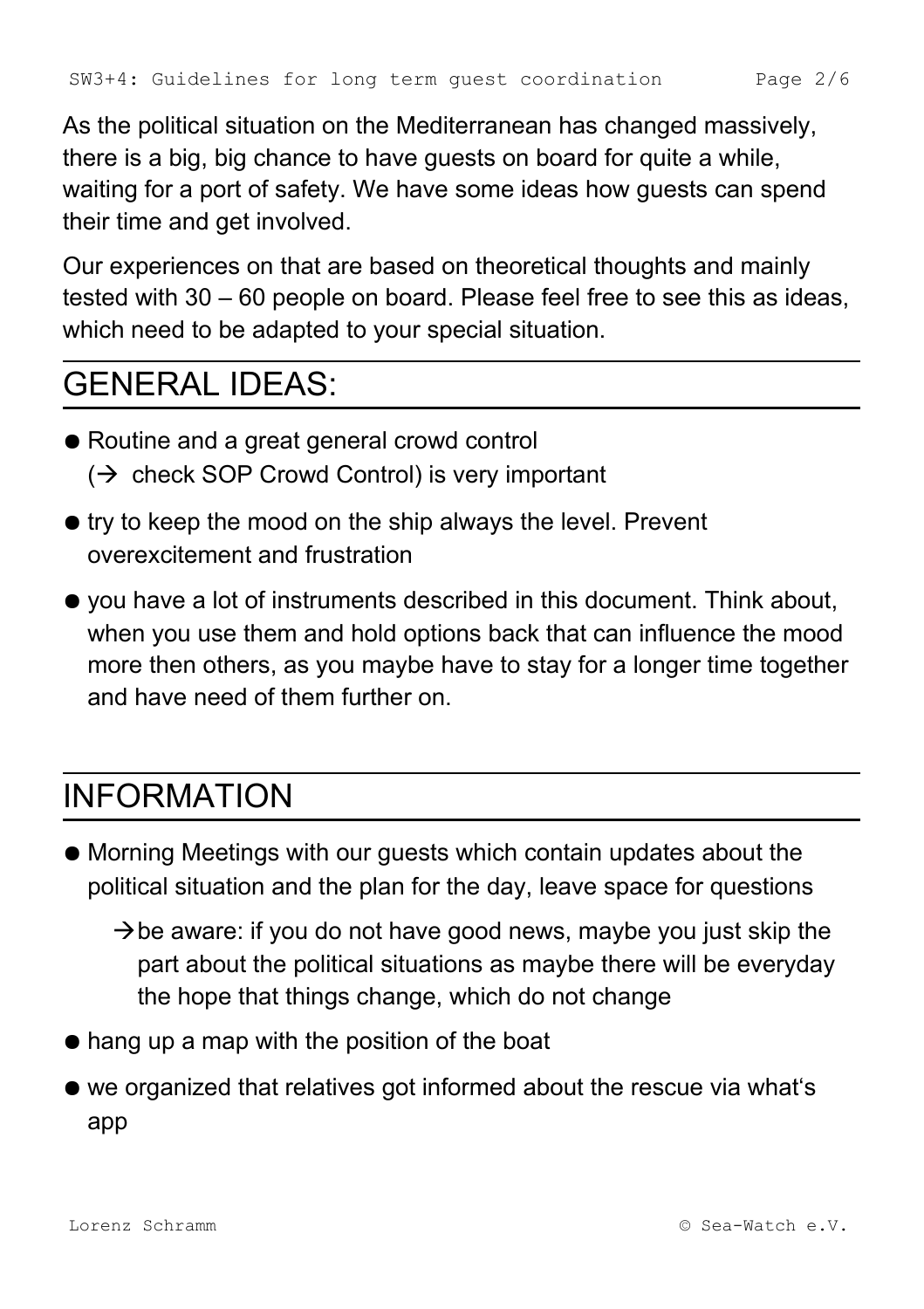● nice way to learn the names and get a good overview about guests: replace the bracelets with bracelets where you write the number from 1 to number of people (and their name). Make a list with this name: like this you learn the names every meal/distribution and you know exactly who got something, did not eat for day

#### **( check form index for names for distribution as example)**

#### <span id="page-2-0"></span>AMUSEMENT:

- it is very important to keep people busy and to show that the time can be used for learning/doing something possibilities are:
- tours around the ship: You can visit: bridge, bow engine room with somebody who explains shortly everything, check before with the expert:)
- we have card games, dices and board games
- morning sports on the boat deck
- language classes for example German, Italian, Arabic, or languages your guests know, for this we have small books with pictures and pen & paper
- workshops from guests and crew about a special skill they have and like to share
- dancing in the evening (but caution: after a very good mood in the evening you will maybe have a shitty one in the morning)
- dinner for everyone
- let guests cook (but let them rotate and make sure you do not create a hierarchy)
- bring binoculars to the deck if you have something interesting on the horizon:)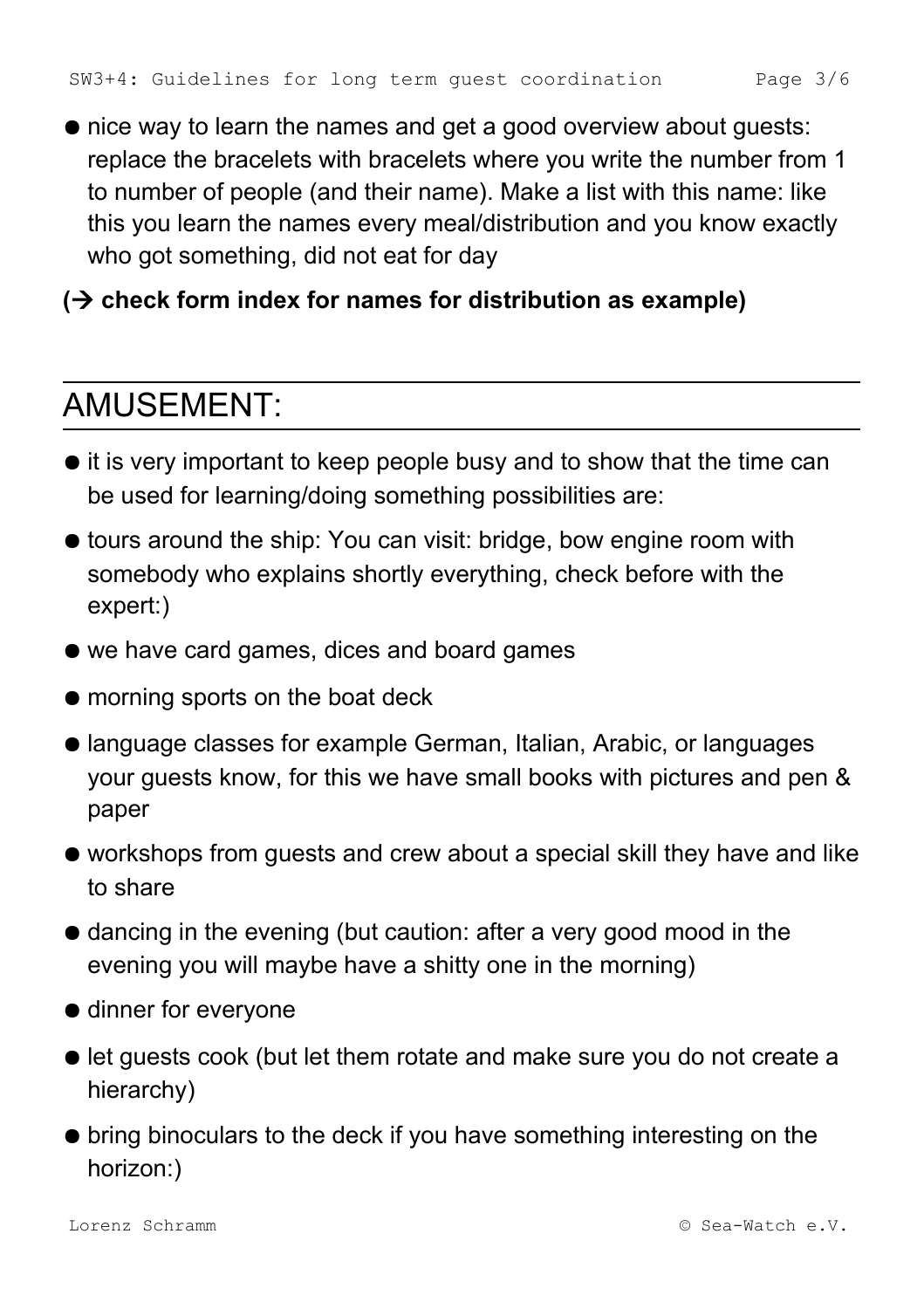#### ● movie nights with a projector

#### HYGIENE ON THE SHIP:

- we have a huge amount of donated on the boat at the moment, so people can get "new" clothes if they are cold, to change the mood, we also have underwear, socks and bras and if it is very cold flip flops and slippers
- we have toothbrushes
- You can give the possibility to wash clothes (check with chief engineer because of water)
- showers are possible:
	- at every time in the toilets as it is saltwater shower head
	- in showers installed on deck, they run on salt and fresh water, freshwater has to be checked with the chief engineer
	- possible in two ways give a shower date and make sure nobody showers too long as water is rare on the ship
	- open the showers, explain that water is rare and that you have to close the showers if the water gets too low.
	- you can also first do option one and after a few days open the showers for self regulated use

 $\rightarrow$  use salt water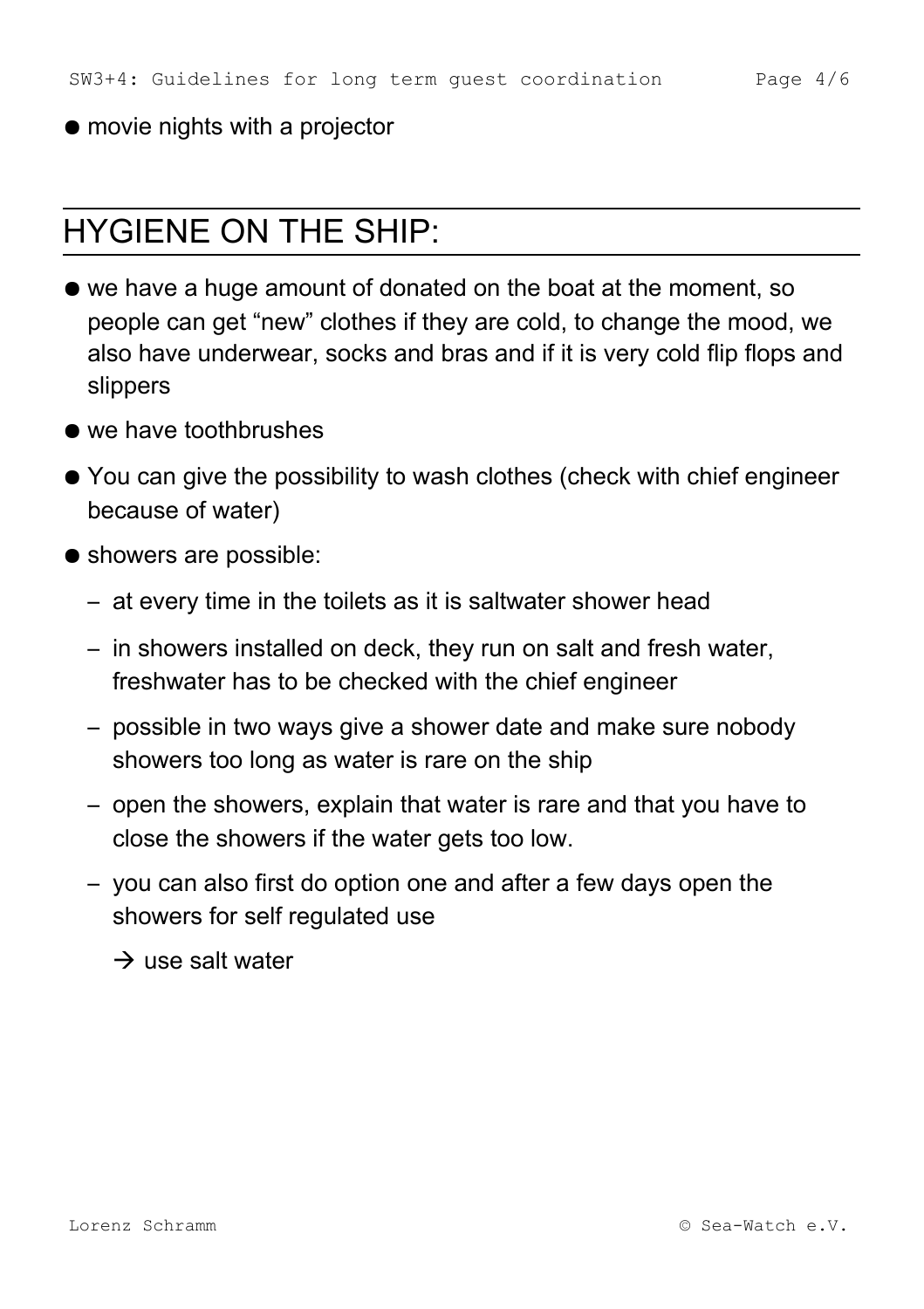# <span id="page-4-1"></span>FOOD ON THE SHIP:

- Food is very important to keep up the mood. In the long term we are discussing how we can bring in a bigger variety in the food concept.
- You can serve:
	- Rice or Couscous with different kinds of proteins
	- with: veggies, tomato sauce and spices
	- and if your cook likes you can make specials in the crew kitchen

# <span id="page-4-0"></span>PREPARATION FOR BAD WEATHER AND A SMALL AMOUNT OF PEOPLE:

- Communicate to the guests openly about upcoming weather, get them involved in preparations, "It's not gonna be the end of the world, but", "everybody has to go into the recovery area", show windy-forecast or other weather forecasts
- Prepare guest accommodation and the space they will move to:
- Recovery area (this is our indoor space, usually reserved for the women and children): black mats as anti-slip, holding lines across the space, buckets to dump puke-bags, close and lock hatch to aft deck or whichever doors are relevant for your space.
- Toilets on the boat-deck ready to use as long as possible: clean, prepare holding-lines from both hatches of the middle deck to toilet, people will move through the crew-corridor at laundry side